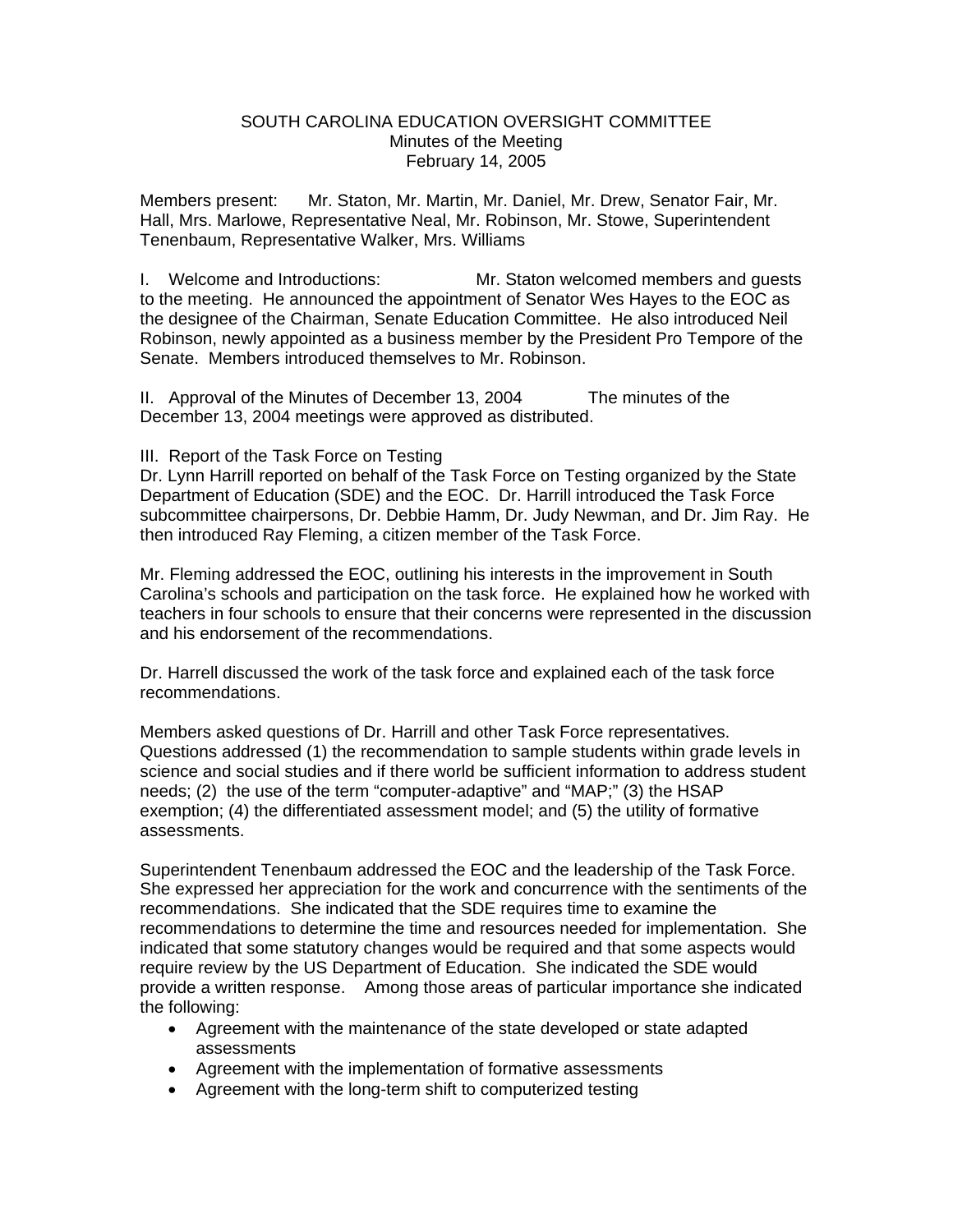- Agreement to provide more information on the standards and assessments
- Information on SDE work to improve classroom assessments and agreement with the need to continue
- Agreement with the curriculum experts meeting annually.
- Agreement with the elimination of PACT-grades one and two
- Examination of the elimination of constructed response items

The EOC members discussed appropriate actions. Senator Fair moved that the report be forwarded to the General Assembly without comment. After discussion he withdrew his motion. Members discussed areas of legislative action, areas for further discussion, the degree to which teacher concerns were met, and the need for the SDE to develop implementation time lines and costs.

Mr. Walker asked that reference to a specific commercial test be removed from page three of the report and that the sentence following be deleted as well since it seemed to limit formative assessments to computer adaptive. There is not an intent to preclude criterion-referenced.

The EOC approved the report and asked that it be forwarded to the General Assembly with a notation that the SDE required time for review and comment and that the EOC would continue to study the assessment issues.

IV. Subcommittee Reports

A. Academic Standards and Assessments: Mr. Hall reported on behalf of the subcommittee. The subcommittee, and subsequently the EOC approved the following:

1. Approval of changes to the high school ratings to incorporate the following:

**Recommendation 1, Part A.** Do not change the current high school rating criteria in 2005-2006. Keep the LIFE Scholarship criterion at 20% and do not use the End of Course results as one of the criteria for rating high schools in 2005-2006. However, begin using End of Course test results for high school ratings in lieu of LIFE Scholarship eligibility criteria in 2006-2007. It is the intention of the Committee that the End of Course test results used for the high school ratings beginning in 2006-2007 should include the results from all students enrolled in the high school who take an End of Course test(s) during the school year on which the rating is based. In addition, the End of Course test results for students attending grade 9 for the first time (or grade 10 in a high school having a grades 10-12 organization) who took the End of Course test(s) in middle school (grades 7-8) or junior high school (grade 9) should be included in the calculation of the high school rating for the high school.

**Recommendation 1, Part B.** Report the End of Course test results on the high school and district report cards beginning in 2005-2006. End of Course test results should be reported as the percentage of students scoring 70 or above by subject or by across subjects and reported on the report cards, to be determined in consultation with the State Department of Education.

**Recommendation 1, Part C.** Revise the school district rating by adding End of Course test results as an additional criterion in 2005-2006. Simulations of the data will need to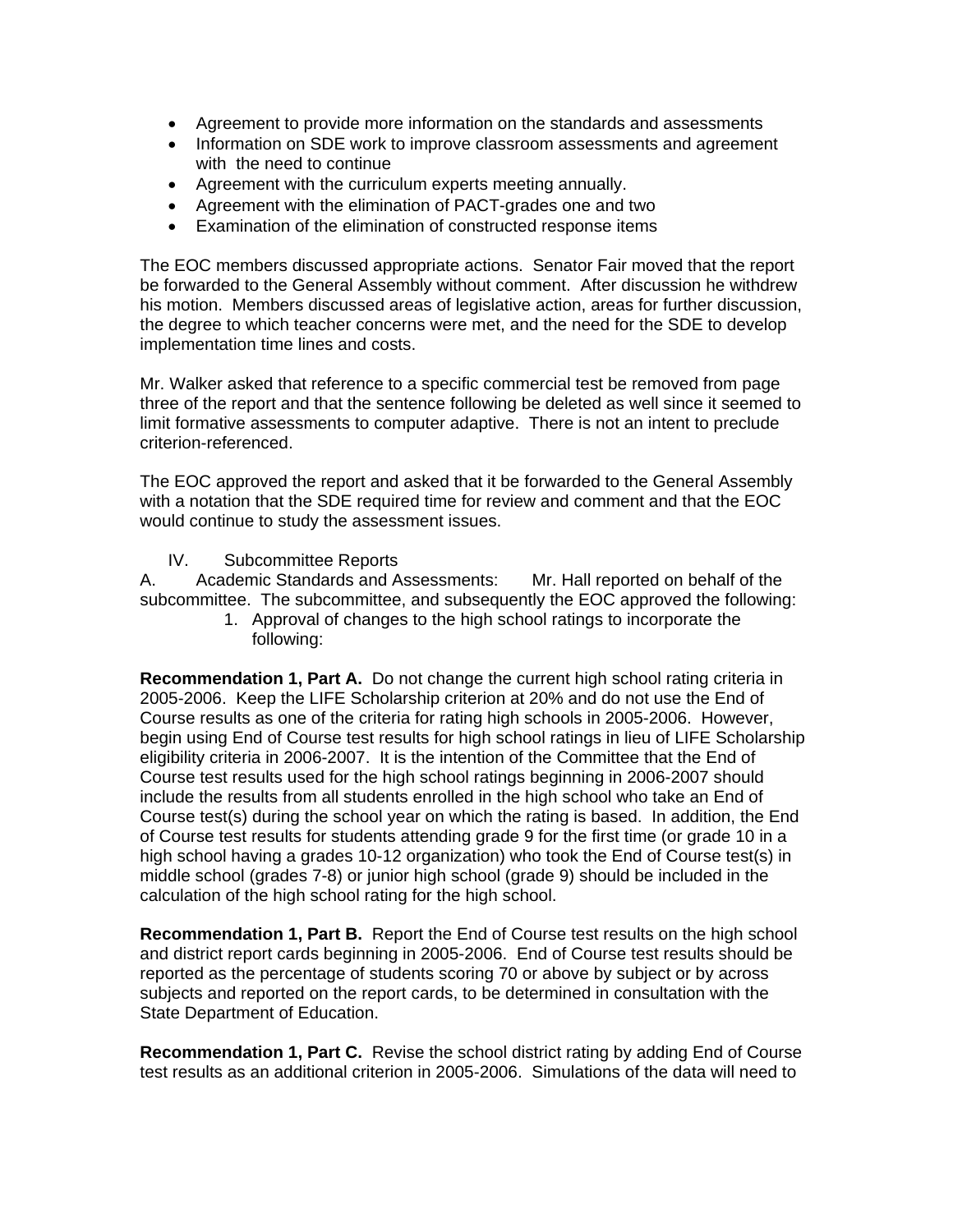be run to determine how the End of Course test results will be included in the district rating calculations.

Members asked that the high school graduation rate continue to be a source of study and for understanding why the percentage of schools rated Good or Excellent is so high in comparison to the graduation rate.

2. The EOC approved the Subcommittee recommendation to delay changes to the primary school rating, but to convene an advisory group to examine the performance of the current criteria and determine criteria that can discriminate more readily among schools.

B. EIA and Improvement Mechanisms: Mr. Daniel reported on behalf of the subcommittee. Mr. Daniel outlined the reports on the Teacher Specialist on Site Program, the Retraining Grant Program and a comparison of the EOC-recommended budget with the Governor's recommendations.

C. Parent and Community Involvement: Mr. Hall reported on behalf of the subcommittee. The subcommittee had heard from the parent and family literacy program coordinators and was provided detail on the joint planning process that the EOC had supported.

D. Public Awareness: Mr. Martin reported on behalf of the subcommittee. PAIRS is to be launched on February 15. Members are asked to identify a minimum of five programs in their area to be approached as affiliates.

E. Administration: Mr. Staton reported on behalf of the subcommittee. He drew members' attention to *Common Ground* and indicated that the concept paper has been presented to a number of individuals and groups. Plans for the event are continuing. He also drew members' attention to the draft Annual Report that is to be published on March 1.

V. Special Report: Teacher Working Conditions

Dr. Janice Poda, Deputy Superintendent, SDE and Ms. Ann Byrd, Executive Director, CERRA reported on the survey of teacher working conditions. The survey, administered in the fall, received responses from 15,000 teachers and elicited their opinions about working conditions and compared responses to performance. The three principal findings are the following:

- Teachers working conditions are significant predictors of student achievement and teacher retention
- Teachers are generally satisfied with their working conditions. . .although they are least satisfied with what they argue is most important to student learning
- Teachers, regardless of their background and experience, view working conditions similarly.

Dr. Poda and Ms. Byrd outlined tools that are available to administrators to enhance their understanding of the survey results and to improve teacher working conditions.

Adjournment: At 4:00 p.m. the EOC adjourned.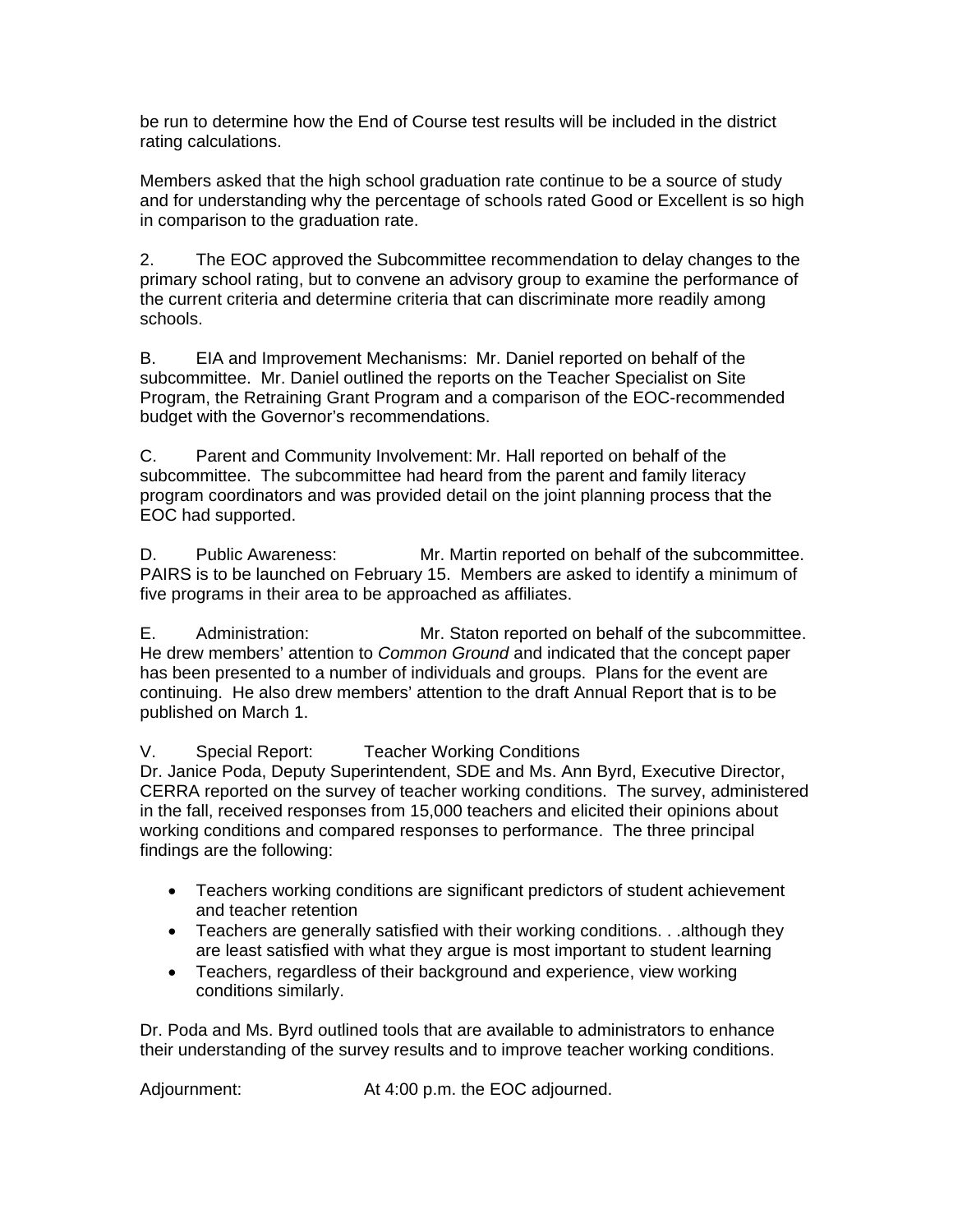### **SOUTH CAROLINA EDUCATION OVERSIGHT COMMITTEE Minutes of the Meeting April 11, 2005**

Members present: Robert Staton, Alex Martin, Traci Young Cooper, Dennis Drew, Senator Mike Fair, Wallace Hall, Susan Marlowe, Representative Joe Neal, Neil Robinson, Harold Stowe, Superintendent Inez Tenenbaum, Representative Robert Walker, Judy Williams, Larry Wilson

**I. Welcome and Introductions** Mr. Staton welcomed members and guests to the meeting.

**II.** Approval of the Minutes The minutes of February 14, 2005, were approved as distributed.

# **III. Subcommittee Reports**

A. Academic Standards and Assessments: Mr. Wilson reported on behalf of the subcommittee. Three clarifying amendments to the high school ratings calculation were adopted in the form distributed with the meeting materials.

Mr. Wilson informed the EOC of several studies the staff is undertaking including the five-year match, a study of stability within the advanced score range and its impact on the ratings calculation and studies of persistent performance at the same level (i.e., students scoring Below Basic for multiple years and schools rated at the same level for multiple years).

B. EIA and Improvement Mechanisms Mr. Staton asked Mr. Stowe to report for the EIA and Improvement Mechanisms Subcommittee. Mr. Stowe outlined the Senate Finance Committee (SFC) actions on the state budget, noting that there were only minor changes to the House-passed budget. The Education Finance Act (EFA) base student cost is funded at \$2,290 with the SFC restoring the local effort requirement. Programs in the Education Improvement Act (EIA) were funded at the same level as passed by the House; many Education Accountability Act (EAA) programs were funded from the EIA revenues, rather than the lottery revenues. All but one EOC recommended proviso was adopted.

Superintendent Tenenbaum indicated that the State Department of Education (SDE) is requesting an amendment to the proviso focusing on the alternative technical assistance and asked for EOC support. A school district has contacted the Superintendent indicating that \$300,000 is insufficient to support the Teacher Advancement Program (TAP). There were a number of questions, particularly about the impact of eliminating a cap on the funding level. No action was taken.

Mr. Stowe provided information on the request for proposals for a study of extended learning time.

C. Parental and Community Involvement Mr. Hall reported on behalf of the subcommittee. He outlined the subcommittee discussion of the parental survey administered each spring. He noted that the Subcommittee is interested in the response rate, ways to increase the rate and differences among school levels. He raised concerns about the level of satisfaction with home and school relations and the ways in which the SDE would incorporate the findings into the training it provides.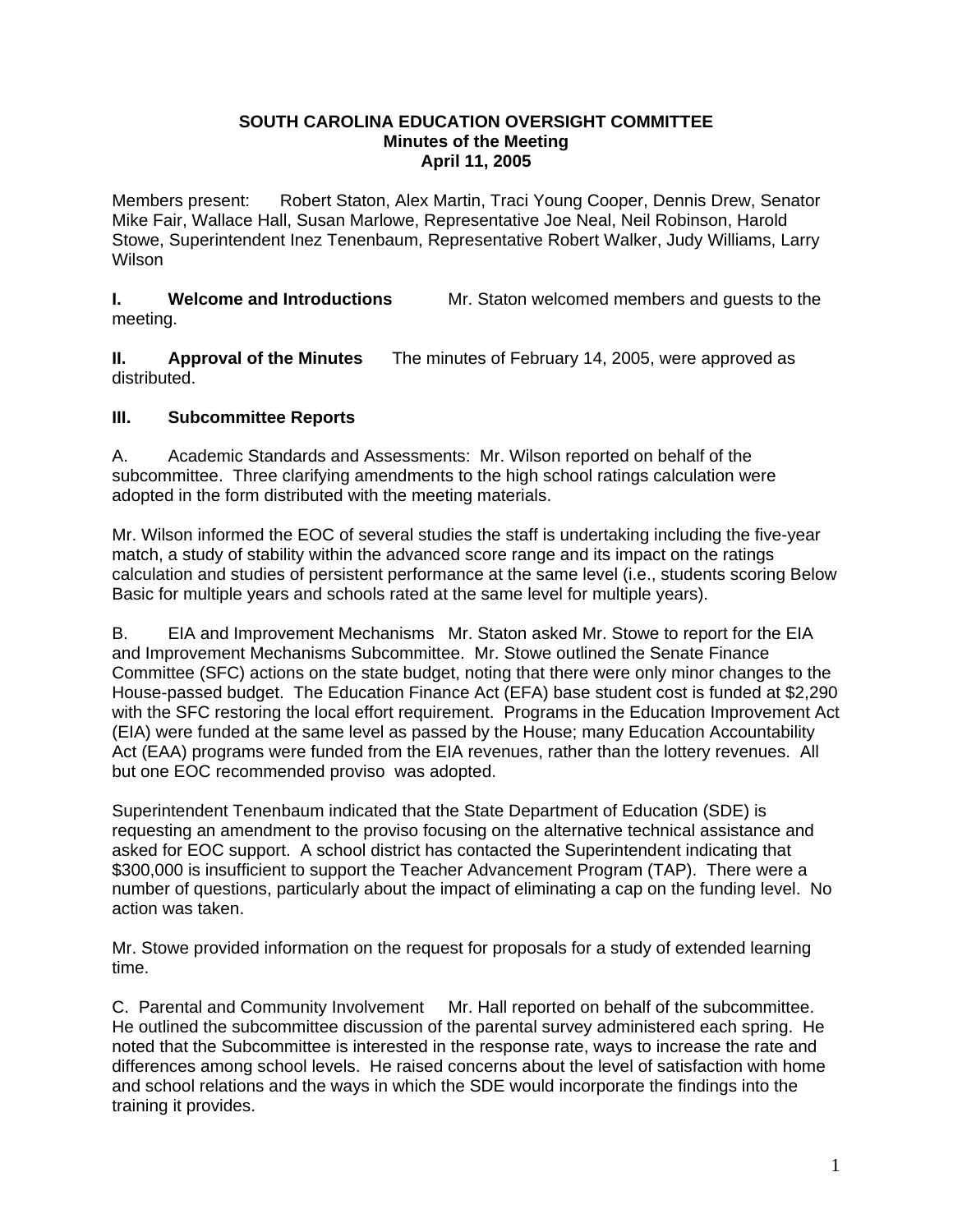D. Public Awareness Mr. Martin asked Mr. Stowe to provide the PAIRS update. Mr. Stowe outlined the launch held in February and the initial efforts to identify affiliates and provide resources. The Advisory Board and staff are working toward a number of partnerships in support of the PAIRS mission. Mr. Martin noted the continued support of the publishers and EOC appreciation for that.

E. Administration Dr. Anderson provided an update on the *Common Ground* process.

Superintendent Tenenbaum distributed materials and asked Dr. Siskind to inform the EOC of SDE actions with regard to the Testing Task Force recommendations. Dr. Siskind reviewed those, dividing the recommendations among four categories: ongoing changes; changes requiring legislative action; changes contingent upon funding; and changes requiring further psychometric study.

Members raised questions about the savings projected and the reallocation of funds toward changes. Questions were raised about actions that should be taking place across several years. Mr. Wilson expressed his concerns about the use of sampling within the science and social studies assessments. Mr. Walker questioned SDE support for the recommendations and the need for information that outlines the implementation or indicates why the recommendation could not be implemented.

**IV.** Report on Technical Assistance Dr. Suber, SDE, introduced representatives of two schools: Karen Bryant from Fairfield Primary and Kenneth Mance from Scotts Branch High School.

Ms. Bryant outlined the process of involving curriculum and teacher specialists in the ongoing improvement of instructional programs and the importance of sustained assistance over time. She was asked about the involvement of parents, efforts to continue the instructional practices after the technical assistance personnel left the school. Mr. Wilson indicated his support for multi-year technical assistance to ensure that a "roller coaster" did not occur in either student performance or school ratings.

Mr. Mance introduced the technical assistance team at Scott's Branch High School. These included Doris Baskett, Alice Brewington, Bonnie Disney and Paulette Hipps. He detailed the school's performance before technical assistance, the strategies introduced (both academic and motivational) and the results evidence in student performance. Members raised questions about morale, student motivation and community expectations.

Mr. Staton thanked the presenters and Dr. Suber for their work and for the presentation.

The EOC, upon the motion of Mr. Martin, went into Executive Session.

The EOC returned to open session.

Mr. Martin moved and the EOC concurred that the contract with Chernoff Newman and Associates be extended for another year.

The EOC adjourned.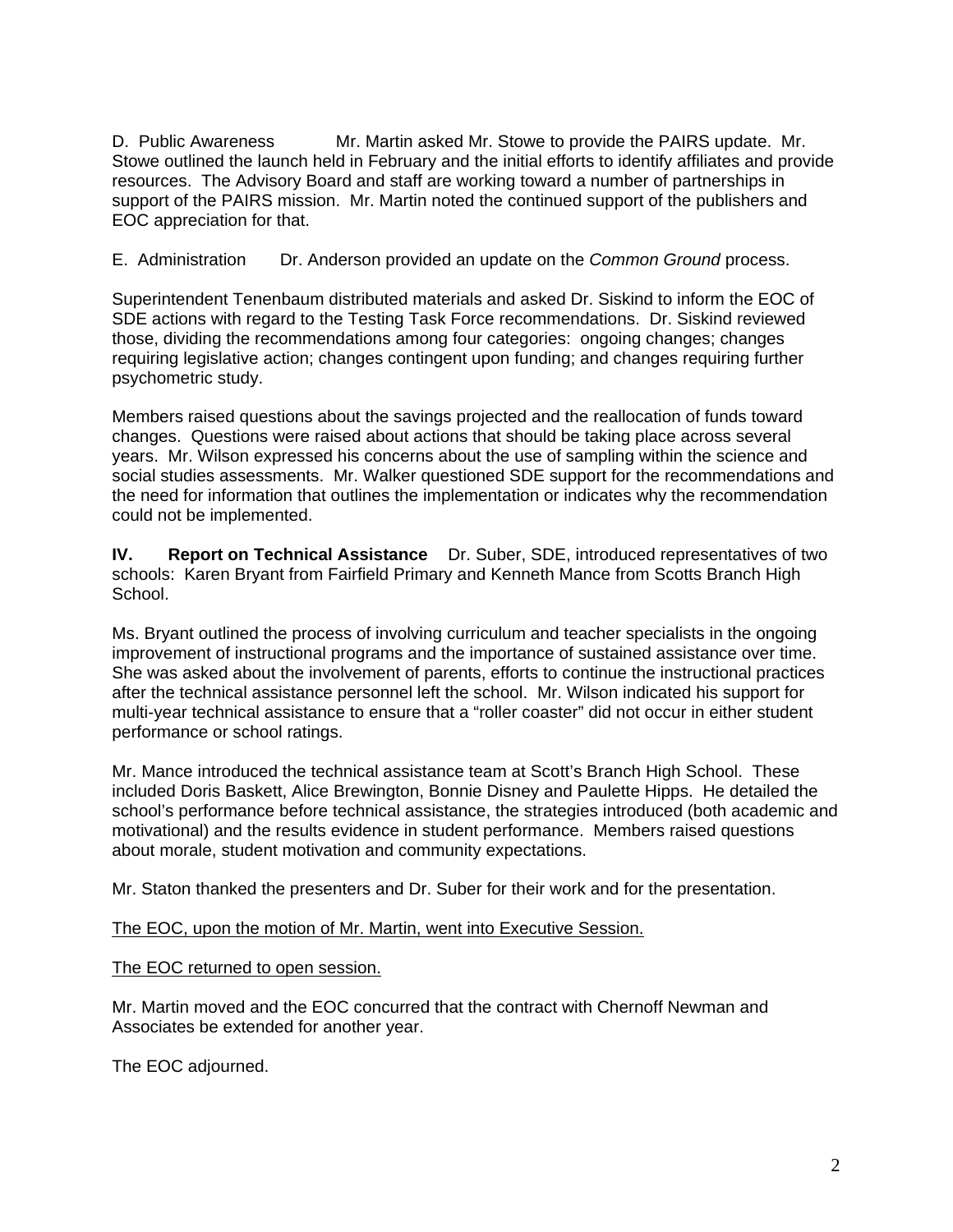## **SOUTH CAROLINA EDUCATION OVERSIGHT COMMITTEE**

### **Minutes of the Meeting Monday, June 13, 2005**

Members Present: Mr. Staton, Mr. Martin, Mr. Daniel, Senator Fair, Senator Hayes, Representative Neal, Mr. Robinson, Mr. Stowe, Superintendent Tenenbaum, Representative Walker, Mr. Wilson

- I. **Welcome and Introductions:** Mr. Staton welcomed members and guests to the meeting. He explained the order of activities, beginning with the recognition of elementary and middle schools for progress toward closing the achievement gap.
- II. **Approval of the Minutes:** The minutes of the April 11 meeting were approved as distributed.

### III. **Special Report:**

- A. Recognition of Schools: Mr. Staton expressed respect and admiration for the schools recognized in the achievement gap study. He then presented certificates to each of the principals present.
- B. Analysis of the Data: Mr. Potter reviewed the report with the members of the EOC and their guests. The study outlines the urgency of closing the gap, the actions taken at the policy and practice levels to support high achievement for all students and the standard of performance met by target groups in the recognized schools.
- C. Remarks from Principals:

(1) Mrs. Peggie Grant, Principal of Brown's Ferry Elementary School in Georgetown County, addressed the EOC and guests. She outlined very deliberate and relentless actions to establish partnerships with parents and the community. She detailed the use of school and non-school time in support of high achievement and the challenges before her school. Members asked a number of questions regarding those partnerships.

 (2) Dr. Lee Rawl, Principal at Belton-Honea Path Elementary School in Anderson County School District Two, addressed the EOC and guests. He organized his school's approach into seven components: quality teachers and staff; an atmosphere that supports risk-taking and protects teachers from non-teaching tasks; an atmosphere supportive of parental and community involvement; an atmosphere that respects *students right to learn, teachers right to teach and does not allow anyone to interfere with these rights;*  effective use of time on task; a progressive educational philosophy that emphasizes success on the content standards and Dewey's focus on the whole child; and a culture of caring.

## IV. **Subcommittee Reports**

A. **Academic Standards and Assessments:** Mr. Wilson reported on behalf of the Subcommittee. (1) He outlined changes to the district ratings calculation that incorporate the end-of-course assessments and weight four-year graduation higher. The changes were approved as presented. (2) Mr. Wilson then reported a subcommittee recommendation to revert to the previous methodology for primary schools since the use of ECERS has been excluded. An advisory group on primary school ratings is to be convened in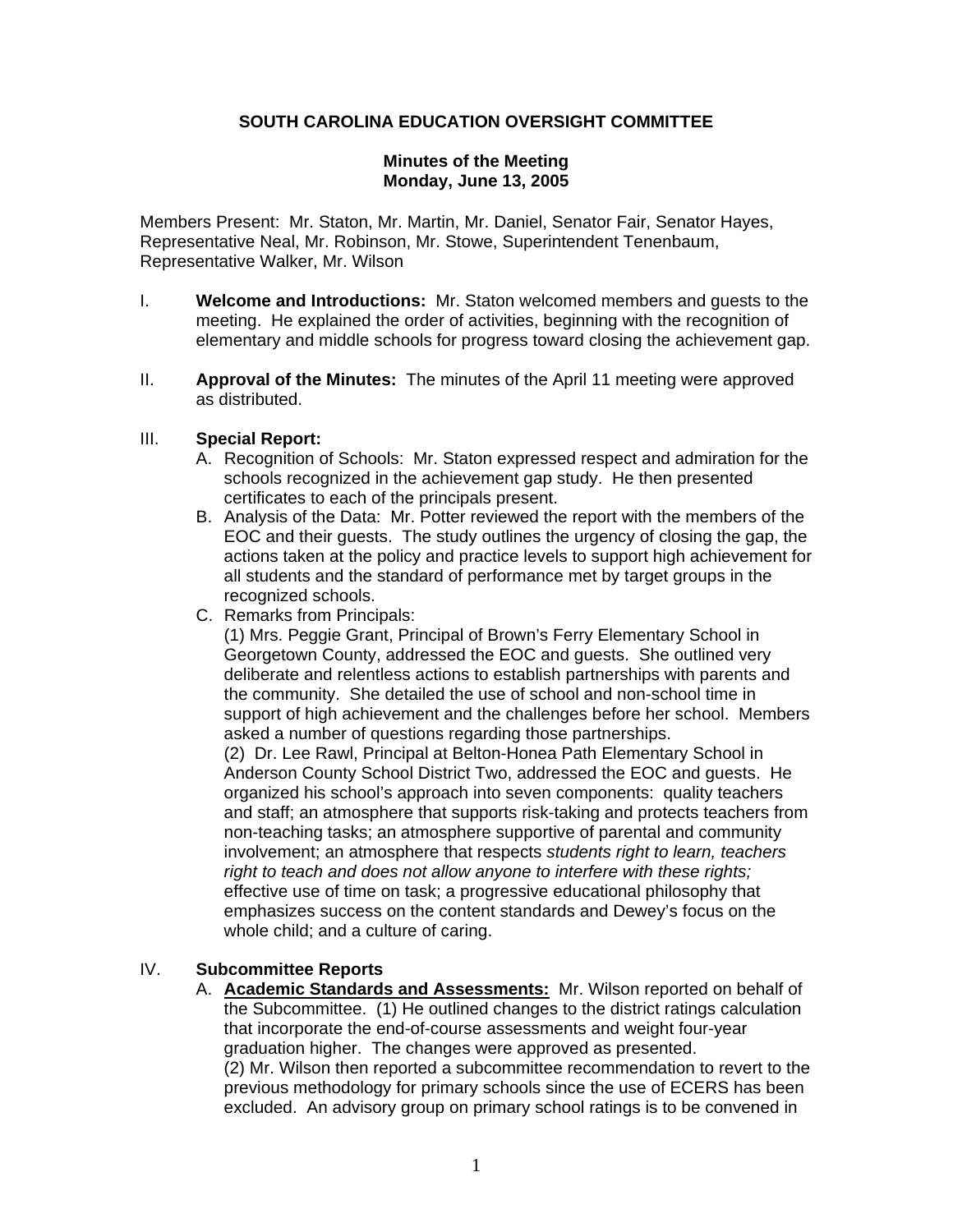the fall to explore other criteria that may be linked more readily to academic performance. The recommendation was adopted.

(3) Mr. Wilson then informed the EOC of the status of the review process on the science standards and that the EOC should anticipate final recommendations in October. Senator Fair raised a number of questions regarding comments on the standards incorporating the teaching of evolution.

Superintendent Tenenbaum distributed two articles in which the rigor of South Carolina's performance standards is discussed. She expressed concerns that the implementation regulations and/or guidelines for No Child Left Behind now preclude the use of off-level tests for students with disabilities. She asked the EOC to review the practice of lowering ratings for schools rated Excellent or Good that do not meet the AYP objective for all students. She is concerned that schools are penalized by the federal requirements regarding students with disabilities or those with limited English proficiency.

Senator Hayes suggested that the EOC consider writing the congressional delegation to express the continuing concerns regarding comparisons among states whose standards differ significantly in rigor.

Mr. Wilson emphasized that the EOC is requiring evidence of student transfer in the calculation of the graduation rate. The presumption of enrollment in another program skews our understanding and may lead to ineffectual actions.

- B. **EIA and Improvement Mechanisms:** Mr. Daniel reported on behalf of the subcommittee. He provided information on four items: (1) The Fiscal Year 2006 budget provides over \$400 million new dollars for public education, primarily through full funding of the Education Finance Act and rising revenues in the Education Improvement Act revenues. Almost all of EOC recommendations were adopted; (2) The contract for the review of the external review team has been established with Hezel and Associates; (3) The annual report on the use of budgetary flexibility was reviewed; and (4) The first report of the review of the gifted and talented program was presented. This report raised questions and concerns about the availability of endorsement-training for teachers, the inclusion of minorities, access to arts programs and the performance of students in the program.
- C. **Parental and Community Involvement:** There was no report.
- D. **Public Awareness:** Mr. Martin reported on behalf of the subcommittee. He outlined the PAIRS partnerships and the public announcement on Thursday, June 16 of the Allen partnership.
- E. **Administration:** Dr. Anderson reminded members of the August meeting to be held at Coastal Carolina University, drew their attention to a memorandum at their seats on legislative changes in EOC activities and to an update on the Common Ground planning process.

Having no other business, the EOC adjourned.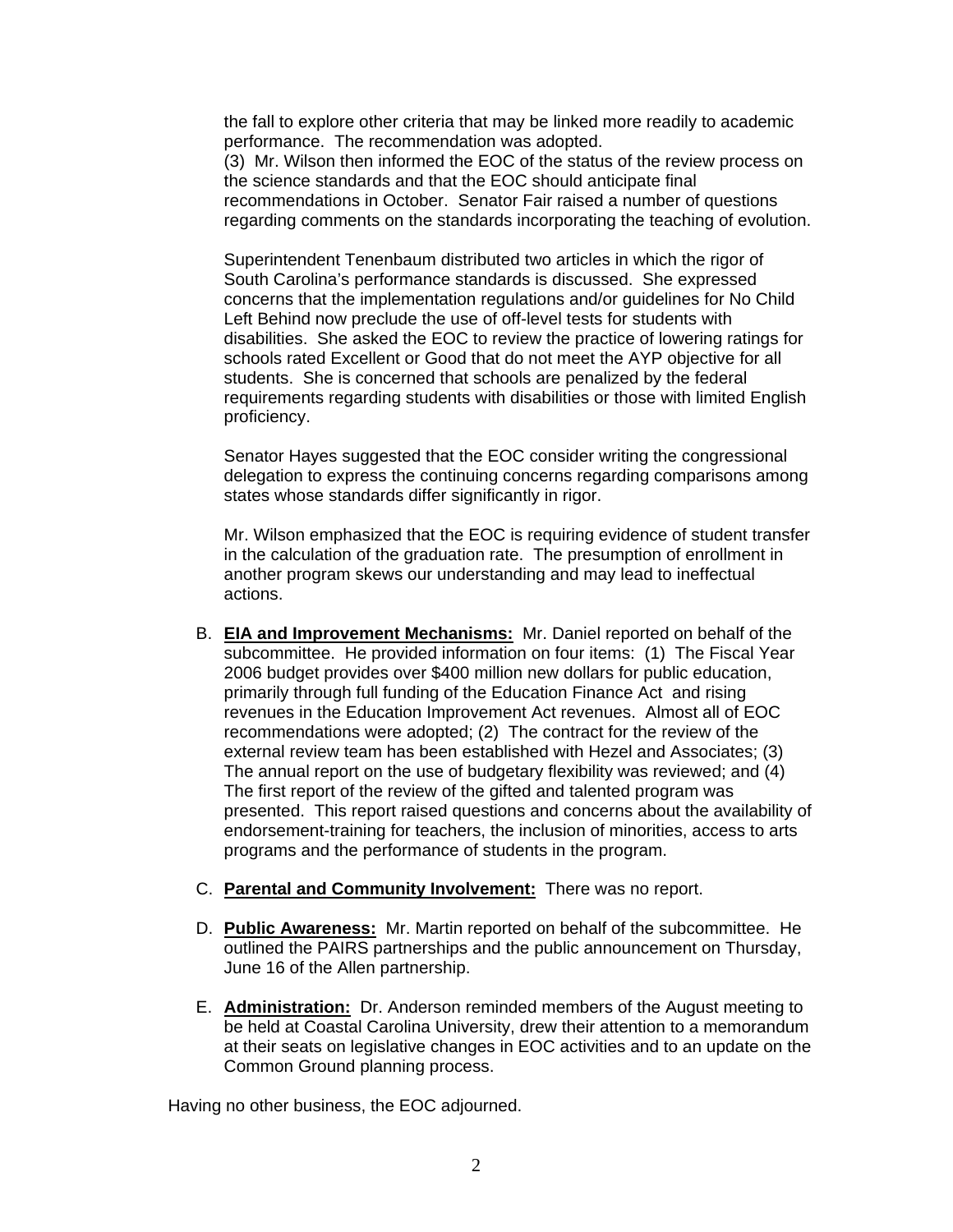### **SOUTH CAROLINA EDUCATION OVERSIGHT COMMITTEE Minutes of the Meeting August 8-9, 2005**

## **Monday, August 8**

Members present: Mr. Staton, Mr. Martin, Rep. Cotty, Mr. Drew, Mrs. Marlowe, Mr. Robinson, Mr. Stowe, Rep. Walker, Senator Fair, Senator Hayes, and Mrs. Williams

Welcome and Introductions: Mr. Staton called the meeting to order and introduced Dr. Ron Ingle, President of Coastal Carolina University. Dr. Ingle welcomed members and guests to the campus and outlined the University's vision for the future with particular emphasis on the University's responsibility to students and educators working in schools along the I-95 corridor.

Mr. Staton introduced Dr. Gil Hunt, Dean of the Spadoni College of Education at Coastal Carolina.

Approval of the Minutes: The minutes of the June 13 meeting were approved as distributed.

Middle Grades Profile: Dr. Horne presented the profile of students in the middle grades, outlining issues documented in the draft materials distributed to members prior to the meeting. He focused on changes in student's physical, social and emotional development and how these manifest themselves in the contexts of home, peer and school relationships. He provided information on the organization of schools and school performance for middle schools.

Members questioned Dr. Horne about the nature of the achievement gaps in other states, the pupil-teacher ratios, teacher preparation and placement and instructional methods.

Dr. Horne introduced Dr. William Sullivan, Richland County School District Two and Dr. Baron Holmes, S. C. Budget and Control Board. Dr. Sullivan discussed the growing disconnect between the culture of schools and students, particularly those students in high poverty settings. He attributed differences to economic status of students. He explained the need for psychological, as well as physical, safety so that the students can explore, engage in challenging activities and continue their development. He is concerned that too many students are not engaged with their families, with their peers or with their schools. These are the students that we seem to lose in the system.

Dr. Holmes expressed concerns that schools are not changing the ways in which students are taught, confirming Dr. Sullivan's comments about engagement. He reviewed the data and progress through the Carnegie Middle Grades project and recommended an instructional revolution.

Members questioned the two speakers about strategies and solutions. Dr. Holmes suggested that we need to address teacher compensation, create a Peace Corps-type cadre of educators to work in the most challenging settings. Dr. Sullivan indicated that we need to find ways to deepen relationships between students and teachers around interesting content.

High School Interviews: Mr. Staton introduced Dr. Frank Brown, *MarketSearch*. Dr. Brown had conducted a series of interviews with at-risk students, high school dropouts, and adult education students to understand why the reasons that traditional school programs failed them. The interviews were quite revealing and summary documents were included in meeting materials.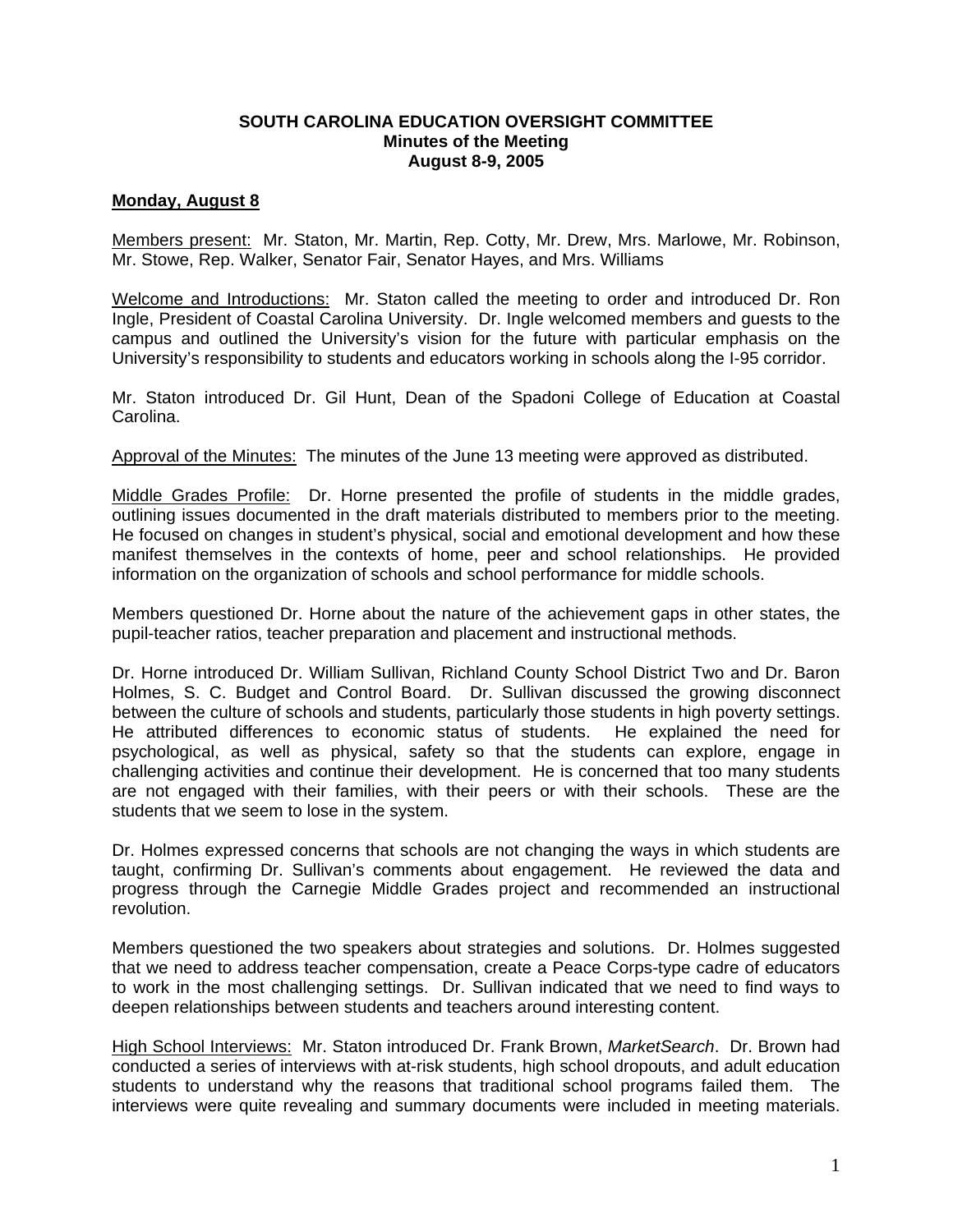Interestingly, students are interested in completing their schooling and acknowledged their responsibility for the gap between aspiration and completion.

High School Redesign Commission: Ms. Cindy McIntee (SERVE) and Dr. Nancy Sargent (SDE) presented materials on the purpose, membership and work of the High School Redesign Commission. The Commission, established by Superintendent Tenenbaum, is focusing on structural and programmatic changers to address concerns with rigor and relevance of the curriculum and relationships between students and caring adults. The Commission is to report at the end of the calendar year.

# **Tuesday, August 9**

Members present: Mr. Staton, Mr. Martin, Rep. Cotty, Mr. Drew, Mrs. Marlowe, Mr. Robinson, Mr. Stowe, Rep. Walker, Senator Fair, Senator Hayes, and Mrs. Williams

Personnel Matter: The EOC convened and entered Executive Session to discuss a personnel matter.

The EOC returned from Executive Session. Mr. Martin moved that Dr. Anderson's salary be increased by 4 percent, the increase made for all state employees. The motion passed.

Science Standards: Senator Fair outlined concerns with the high school biology standards and his intent to address the State Board of Education. He indicated that his interest is not to impose a belief system but to ensure that the controversy over evolution and intelligent design is addressed in a fair manner. The EOC is to consider approval of the standards at its October meeting.

Five Year Longitudinal Data: Mr. Potter reviewed the five-year matched student data of students tested in grade 3 in 2000 through [expected] grade 7 in 2004. The presentation explored issues of mobility, retention, and performance. Members are interested in these as well as the identification of districts and/or schools who are maintaining high performance. As in the discussions regarding middle and high school performance, members raised questions about teacher pre- and in-service.

#### EOC Mission:

Members discussed the following questions:

- Is the EOC fulfilling its mission?
- What are the EOC's responsibilities to the system?
- What are member responsibilities to the EOC mission?
- How does the EOC relate to other public bodies?
- What are the implications of the mission in the current environment?

#### Objectives for 2005-2006:

EOC members identified a number of objectives for 2005-2006 and asked the staff to craft language and propose priorities. The objectives are to be reviewed for action at the October 2005 meeting.

The meeting adjourned at 12:30 .p.m.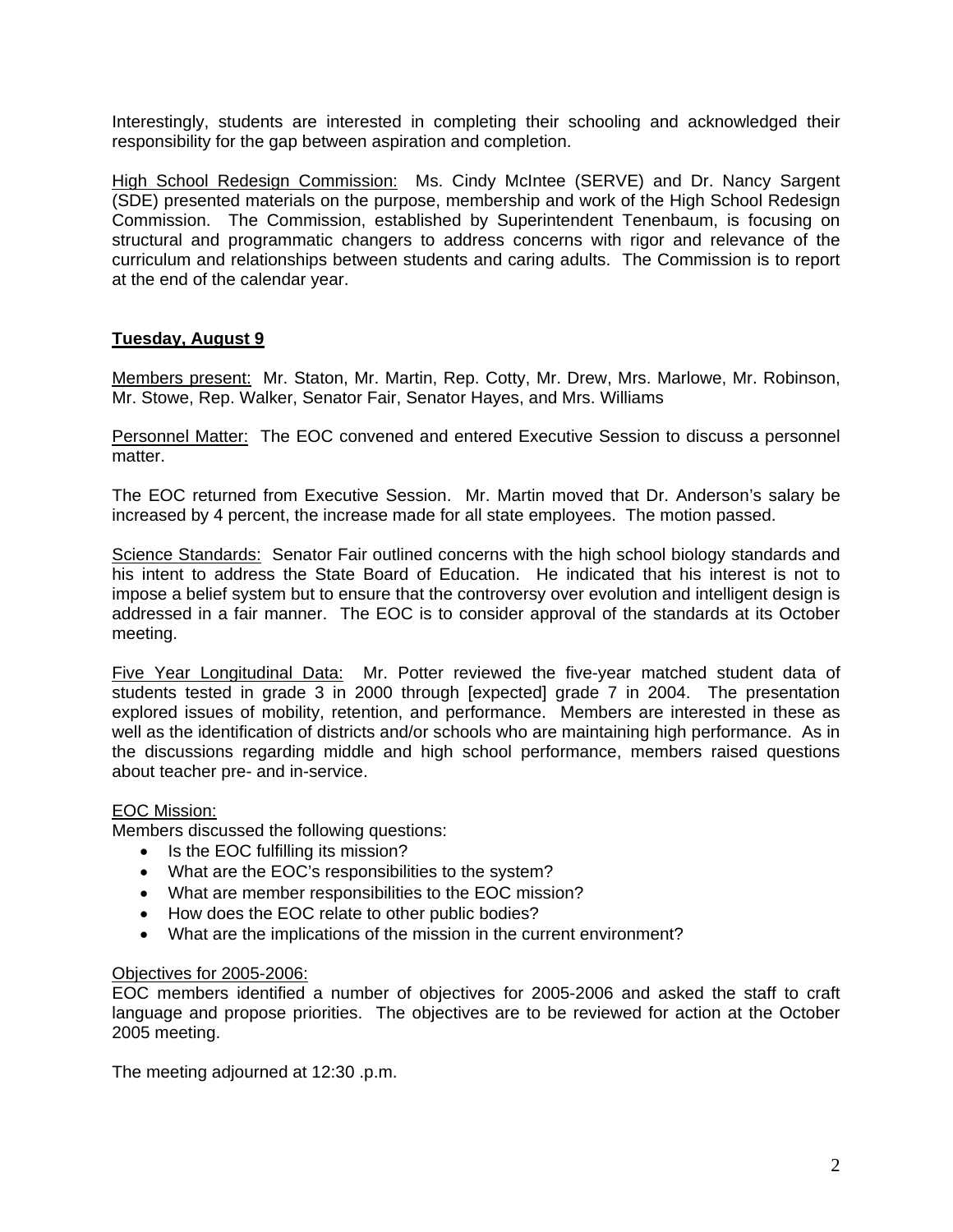## **SOUTH CAROLINA EDUCATION OVERSIGHT COMMITTEE Minutes of the Meeting October 10, 2005**

Members present: Mr. Robert Staton, Mr. Alex Martin, Mrs. Traci Young Cooper, Rep. Bill Cotty, Mr. Robert Daniel, Mr. Dennis Drew, Senator Mike Fair, Mr. Wallace Hall, Senator Robert W. Hayes, Mrs. Karen Iacovelli, Mrs. Susan Marlowe, Mr. Neil Robinson, Mr. Harold Stowe, Superintendent Inez Tenenbaum, Rev. Judy Williams, and Senator Kent Williams

- **I. Welcome and Introductions:** Mr. Staton welcomed members and guests to the meeting.
- **II. Minutes of August 8-9:** The minutes of the August 8-9 meeting were approved as distributed.

### **III. Subcommittee Reports**

- A. Academic Standards and Assessments: Mr. Staton reported on behalf of the subcommittee. The subcommittee recommended approval of the science content standards (as approved on first reading by the State Board of Education [SBE]); however, Mr. Staton drew members' attention to a revision to the biology standards proposed by Superintendent. Tenenbaum (copies of the proposed wording had been faxed to members prior to the meeting). Members discussed the appropriateness of a variety of EOC actions including adopting the subcommittee recommendation and sending a request to the SBE to consider Superintendent Tenenbaum's proposal. Members also discussed the impact of delaying approval until the proposed wording changed had been addressed by the SBE. There was discussion of severing the biology standards from the other standards; that is, approving all standards except for high school biology. Senator Fair moved to adjourn debate on the standards. The motion passed.
- B. EIA and Improvement Mechanisms: Mr. Daniel reported on behalf of the subcommittee. He provided information on three pending evaluative studies: the contract for the extended learning time study; the strategy for the evaluation of the alternative technical assistance program and the second (academic progress) phase of the gifted and talented program evaluation. He detailed the findings of the annual study of the teacher loan program. Members asked several questions about the teacher loan program including its primary agency for policy and the increases in funding for the fiscal year 2006.
- C. Parental and Community Involvement: There was no report.
- D. Public Awareness: Mr. Martin reported on behalf of the subcommittee. He outlined the communications plan provided to members in the meeting packet. Upon his motion, the plan was approved. He reminded members that approval had implied a commitment to participate in the county meetings. Mr. Martin also reminded members of the PAIRS summit to be held on Saturday, October 15.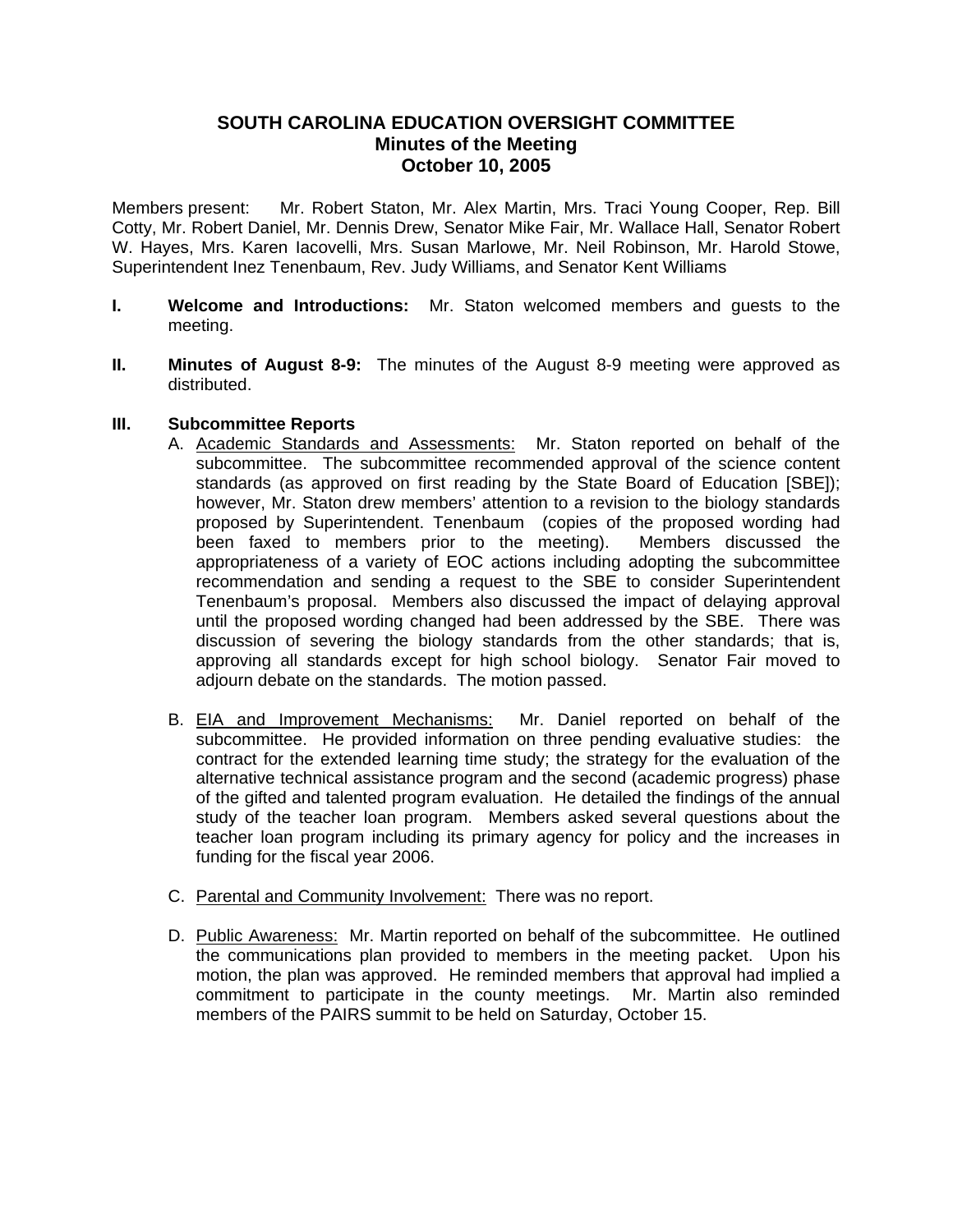- **IV. 2005-2006 Objectives:** Mr. Staton asked for approval of the 2005-2006 objectives as distributed in the meeting packet. The objectives were approved.
- **V. Special Report: Five Year Matched Student Data:** Mr. Potter provided information on the matched data set. The EOC staff has matched student records across five years beginning with 2000 and extending through 2004. The matched data set may be unique among states and we should be cautious in interpreting the findings. Generally, Mr. Potter emphasized stronger performance over time in mathematics than English language arts, the poor latter grade performance of students who had been retained and gaps that emerge in comparisons of pay and free/reduced lunch program participants and between white and African American students. The EOC then heard from four discussants:
	- a) Mrs. Cindy Saylor, Deputy Superintendent of Education Mrs. Saylor discussed the data and how it can be used to direct future actions. She reminded members about the change in the content standards over time through the cyclical review processes (new math in 2000 and new English language arts in 2002) as well as the rigor of the standards. She noted the progress in moving students initially scoring Below Basic to higher performance levels. Of particular interest is the SDE work with curriculum calibration. The state summary reports indicate a dramatic slip in classroom student work to levels below grade level (in mathematics from 93 percent on grade level in grade 1 to 41 percent on grade level in grade 8 and in English language arts from 95 percent on grade level in grade 1 to 55 percent on grade level in grade eight). She recommended increasing support for teachers, continued improvements in communicating the content standards and reviewing and analyzing critically student work and teacher assignments.
	- b) Dr. Gerrita Postlewait, Superintendent, Horry County Schools Dr. Postlewait provided information on the structured approach employed in Horry County Schools beginning with the belief systems and translating those beliefs into a system of datadriven performance. A copy of the PowerPoint was made available to members. She addressed areas in which the state could help the school district meet the challenge of high achievement for all including ten actions (1) Limit and clarify the standards; (2) Develop writing rubrics that are much more specific; (3) Train teachers to score student work in all areas; (4) Teach and test grammar usage; (5) Revise the middle school curriculum –using the Advanced Placement curriculum as the target; (6) Design eighth and tenth grade assessments to provide information linked to the technical college entrance requirements; (7) Research and develop materials, methods, and funding that are most effective with students from poverty and with gifted students; (8) Revise the testing program; (9) Award course credit for proficiency not time; and (10) Center accountability around academic growth not status.
	- c) Dr. Edgar Taylor, Superintendent, Laurens School District 55 Dr. Taylor presented materials and information regarding the approach in his district with particular attention to the Montessori approach and the deeply embedded balanced literacy model. He detailed district commitments to quality early childhood programs and to writing across the curriculum.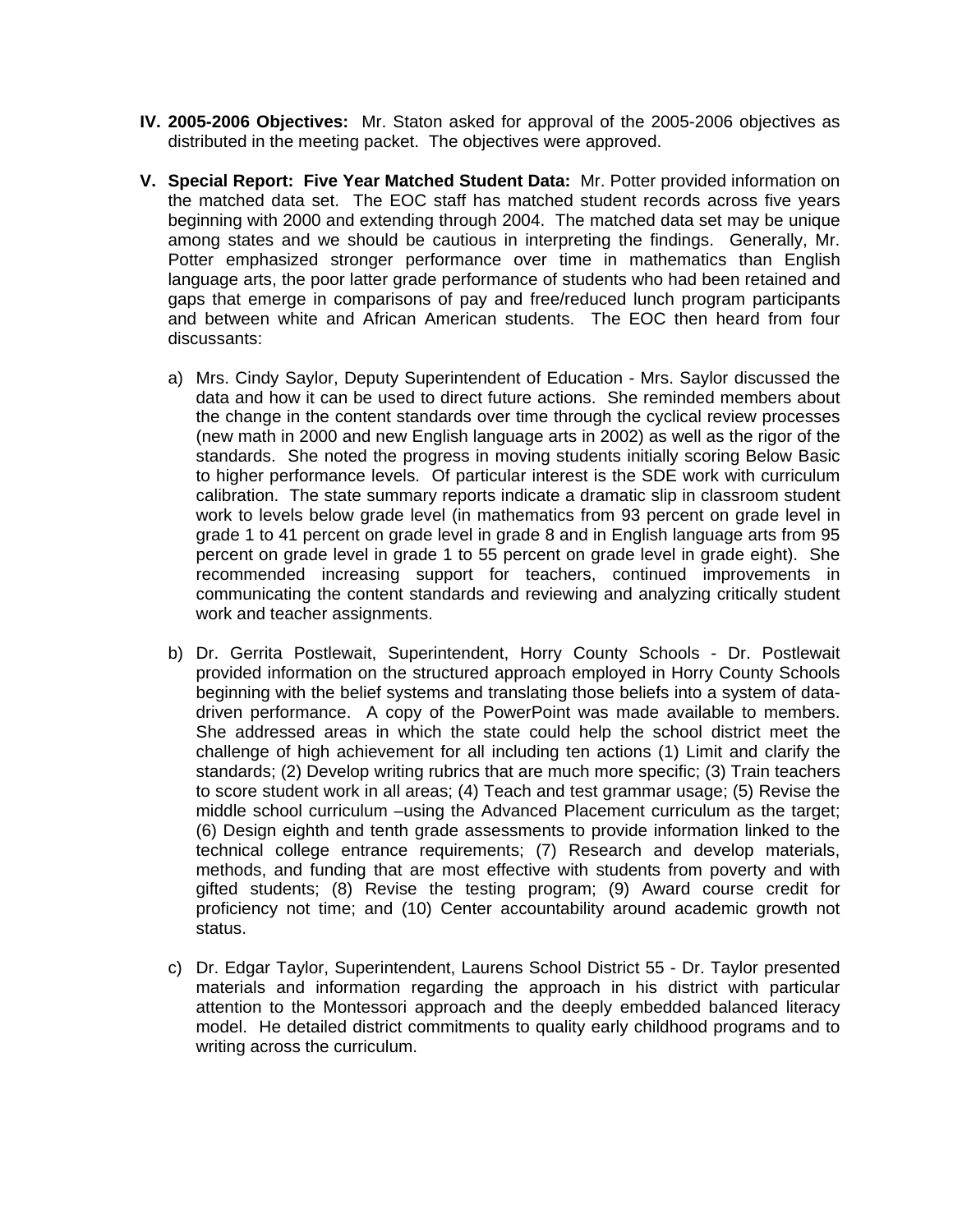d) Dr. William Brown, Brown Star Consulting - Dr. Brown discussed the data from a technical perspective. He outlined the changes in performance noting minimal improvements in mathematics and no improvements in English language arts. He indicated that the processes for setting performance standards and initial results supported the quality of the standard-setting process. He reminded us that we are chasing a moving target—not only are students asked to master the next grade but to perform at higher levels. Dr. Brown discussed changes in the curriculum, student physiological changes, increases in outside distractions and peer group influences. He recommends examinations of instruction—Is there alignment among the written, taught and tested curriculum? Are students able to apply what they have learned in the testing environment? How has instruction changed? Is the education system (policies, process, and approach) aligned with the expectations we hold for our students?

Members asked a number of questions of discussants and complimented each on their work.

**VI. General Discussion:** Mr. Staton reminded members that his term as chairman expired in December. He has asked Mr. Stowe to coordinate the nomination for a new chairman.

The meeting adjourned at 4:20 p.m.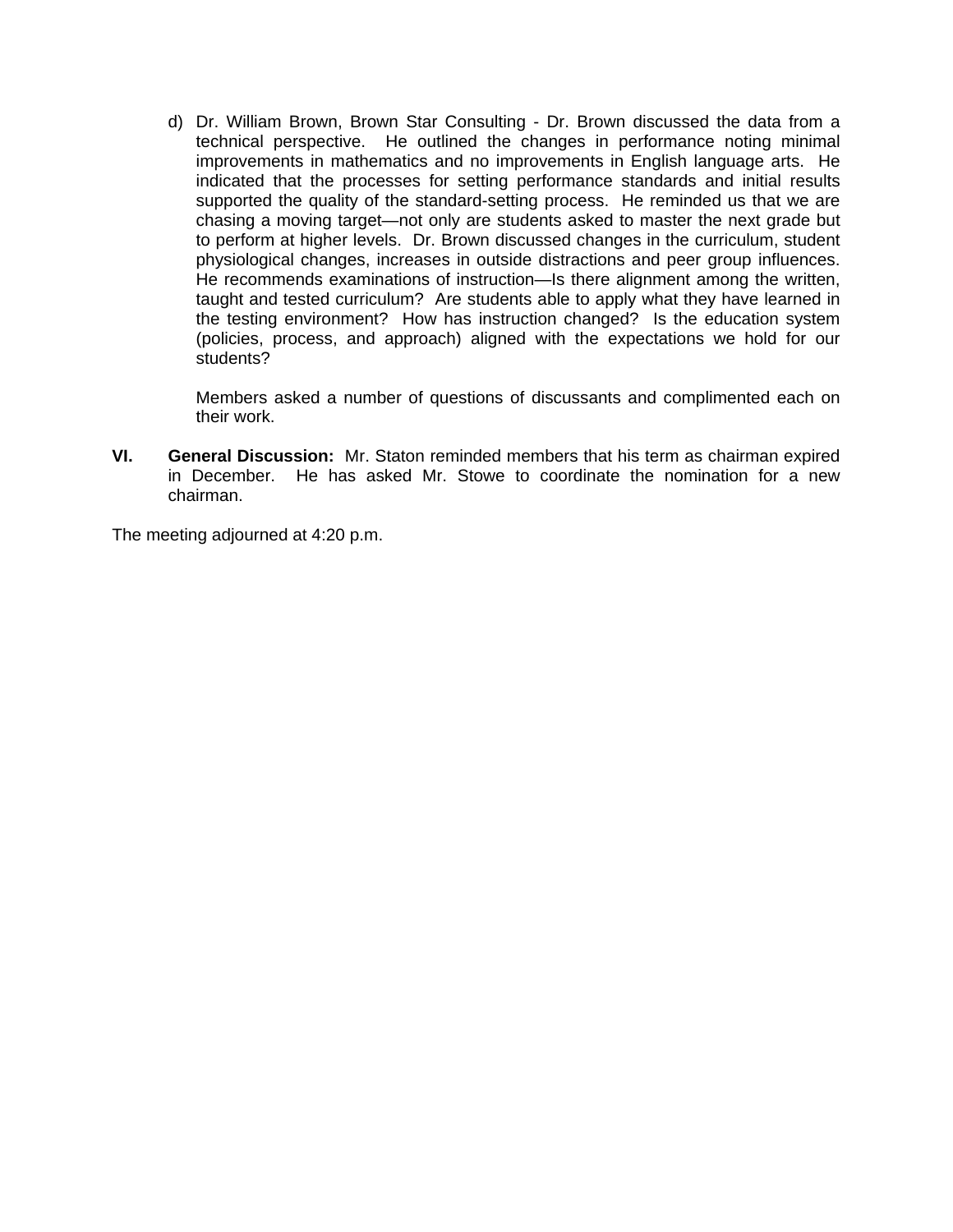#### **SOUTH CAROLINA EDUCATION OVERSIGHT COMMITTEE Minutes of the Meeting December 12, 2005**

Members present: Mr. Staton, Mr. Martin, Mrs. Cooper, Rep. Cotty, Mr. Daniel, Mr. Drew, Sen. Fair, Mr. Hall, Sen. Hayes, Mrs. Iacovelli, Mrs. Marlowe, Mr. Robinson, Mr. Stowe, Supt. Tenenbaum, Rep. Walker, Mrs. Williams, Sen. Williams

## **I. Welcome and Introductions**

Mr. Staton welcomed members and guests to the meeting.

### **II. Approval of the Minutes**

The minutes of the October 10 meeting were approved as distributed.

### **III. Special Presentation**

Craig Melvin, News Anchor for WIS-TV in Columbia, introduced a series of new stories detailing a *school swap* by two students. A student from Richland Northeast High School and a student from Estill High School swapped placed for four days. The news stories showcased differences in technology resources, community capacity, student diversity, and student motivation. Members asked a number of questions about the students' experiences and the impact of the stories. Mr. Melvin asked members questions about how they exercised their responsibilities and if they were surprised at the differences between the two schools.

## **IV. Subcommittee Reports**

A. Academic Standards and Assessments: Mr. Staton indicated that the approval of the revised science content standards was in the status of adjourned debate. Mr. Daniel moved and the EOC approved reopening the debate on the science content standards. Mr. Robinson moved approval of the standards as submitted by the State Department of Education. The motion was seconded. Senator Fair called members' attention to an email he had sent outlining concerns with four indicators under the high school biology course standard 5. He expressed continuing concerns with indicators B5.2, B5.4, B5.5 and B5.7 and asked the staff to convene a fair and balanced panel to review the indicators and report to the EOC in February. Superintendent Tenenbaum emphasized the details of the cyclical review process and the attempts the SDE had made to resolve the differences between Senator Fair's proposal and the standards as proposed.

Senator Fair requested that the motion to approve be amended to approve all of the content standards with the exception of the four indicators. The motion was seconded. Rep. Cotty moved to table the motion. The tabling motion failed to pass.

Senator Fair explained that he was seeking advice and would abide by that advice. Mr. Robinson indicated that the push for more analysis was a reasonable approach.

Mr. Drew called for the question. The motion to amend the main motion by approving the kindergarten through grade twelve science content standards with the exception of the four indicators within one high school biology standards (i.e., B5.2.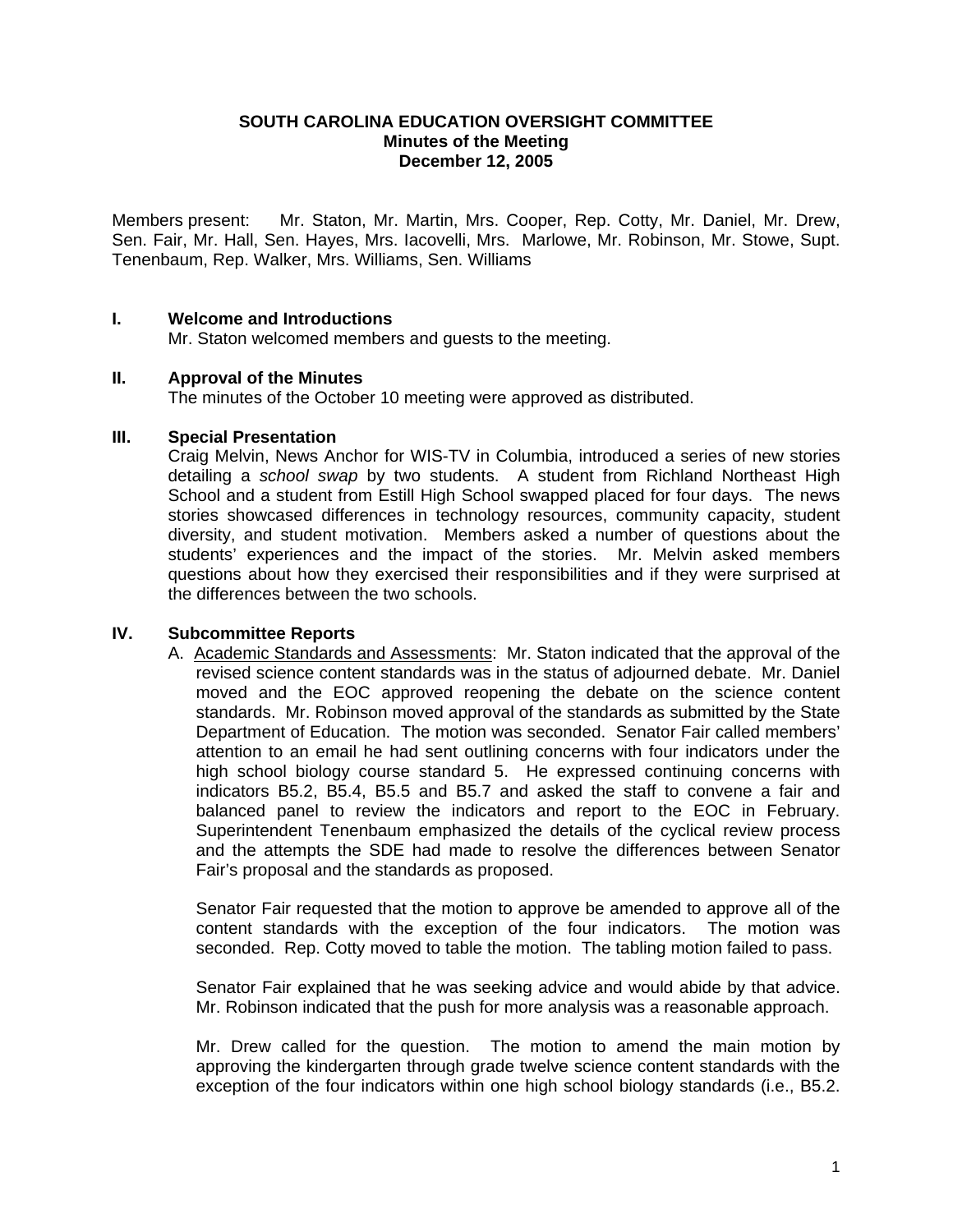B5.4. B5.5 and B5.7) and seeking advice on those four indicators passed. The EOC then voted on the main motion. The motion passed.

Rep. Walked then moved that the four indicators be referred back to the Academic Standards Subcommittee; the motion was seconded and approved. Mr. Walker asked that the advisory meeting be held as soon as possible.

Supt. Tenenbaum stated that she did not vote because, as an ex officio member, she does not vote on the EOC matters.

- B. EIA and Improvement Mechanisms Subcommittee: Mr. Daniel reported on behalf of the Subcommittee.
- 1. Preliminary Report on the External Review Team Evaluation: Dr. Paula Szula Dominguez and Dr. Craig Nichols presented preliminary findings from the review of the external review. The report was very favorable, indicating that SC's process builds upon the strongest practices nationally. The full report is to be available in January 2006.
- 2. 2004-2005 Retraining Grant Assistance Program: Mr. Daniel drew members' attention to the report included in meeting materials. Within the report is documentation on the use of retraining grant funds by schools and the persistent challenges of teacher and administrator turnover.
- 3. Update on Funding Model: Mr. Daniel reviewed the 2003 funding model and outlined changes which had incorporated the physical education legislation, the Education and Economic Development Act, southeastern average salaries and a 28 percent fringe benefits factor.
- 4. FY2007 Budget Recommendations: Mr. Daniel presented the EIA & Improvement Mechanisms proposals for EIA and EAA funding. The proposals were adopted as presented.
- C. Parental and Community Involvement: Mr. Hall indicated there was no report.
- D. Public Awareness: Mr. Martin indicated there was no report.

#### **V. Special Policy and /or Legislative Issues**

- 1. Update on Testing Task Force Recommendations: Dr. Anderson provided members with information and a copy of the draft legislation to implement the recommendations of the Testing task Force.
- 2. Update on Property Tax Initiatives: Dr. Anderson provided members with information on the two ad hoc committees examining property tax policies.
- 3. 2006 Legislative Session: A list of pending legislation was distributed to members.
- 4. Request for Endorsement of the EEDA: Mr. Staton outlined the request for endorsement. Members determined that they would like to have an update before the EOC acted to endorse a particular act.